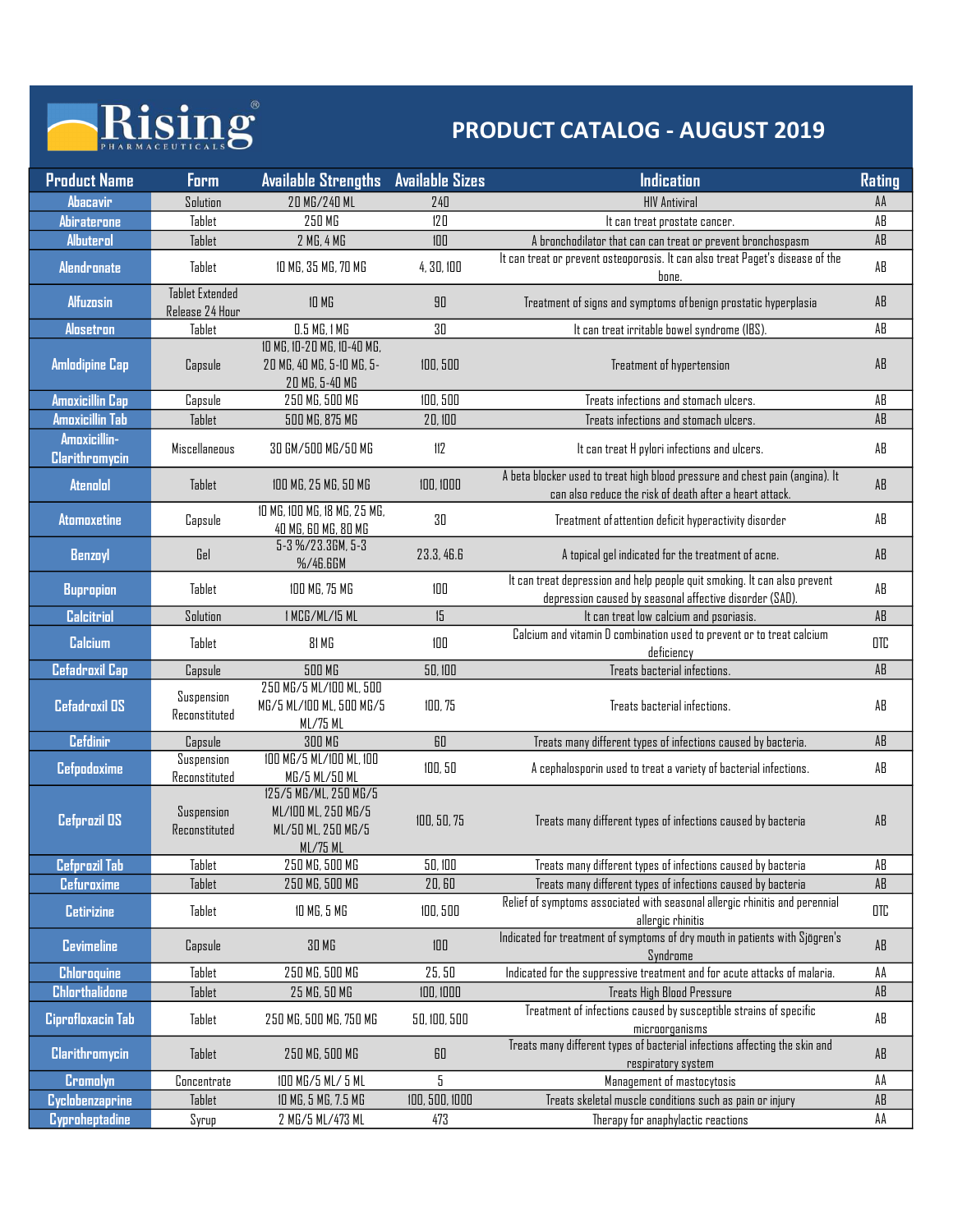## Rising®

|                                             | Rising                                    |                                  |                        | <b>PRODUCT CATALOG - AUGUST 2019</b>                                                                                                                                                 |                        |
|---------------------------------------------|-------------------------------------------|----------------------------------|------------------------|--------------------------------------------------------------------------------------------------------------------------------------------------------------------------------------|------------------------|
| <b>Product Name</b>                         | <b>Form</b>                               | <b>Available Strengths</b>       | <b>Available Sizes</b> | <b>Indication</b>                                                                                                                                                                    | <b>Rating</b>          |
| <b>Dexamethasone</b>                        | Elixir                                    | 0.5M <sub>G</sub> /5ML           | 237                    | Glucocorticoid used for potent anti-inflammatory effects                                                                                                                             | AA                     |
| <b>Diclofenac</b>                           | <b>Tablet Delayed</b><br>Release          | 25 MG, 50 MG, 75 MG              | 60, 100, 500, 1000     | Relief of signs and symptoms of osteoarthritis, rheumatoid arthritis, and<br>ankylosing spondylitis                                                                                  | AB                     |
| <b>Dipyridamole</b>                         | Tablet                                    | 25 MG, 50 MG, 75 MG              | 100                    | Indicated as an adjunct therpay in the prevention of postoperative                                                                                                                   | AB                     |
|                                             | <b>Tablet Delayed</b>                     |                                  |                        | thromboembolic complications                                                                                                                                                         |                        |
| <b>Divalproex</b>                           | Release                                   | 125 MG, 250 MG, 500 MG           | 100,500                | Treats various types of seizure disorders                                                                                                                                            | AB                     |
| <b>Duloxetine</b>                           | Capsule Delayed<br>Release Particles      | 20 MG, 30 MG, 60 MG              | 30, 60, 90, 1000       | Treats depression, anxiety, diabetic peripheral neuropathy, fibromyalgia, and<br>chronic muscle or bone pain.                                                                        | AB                     |
| <b>Efavirenz</b>                            | Capsule                                   | 200 MG, 50 MG                    | 30, 90                 | Indicated for the treatment of HIV infection, which causes AIDS. It does not<br>cure HIV or AIDS, but combinations of drugs may slow the progress of the<br>disease and prolong life | AB                     |
| <b>Felodipine</b>                           | <b>Tablet Extended</b>                    | 10 MG, 2.5 MG, 5 MG              | 100                    | Used to treat hypertension                                                                                                                                                           | AB                     |
| <b>Ferrous</b>                              | Release 24 Hour<br><b>Tablet Extended</b> | 0.8 <sub>M</sub>                 | 30                     | Iron supplement used to treat or prevent low blood levels                                                                                                                            | OTC                    |
|                                             | Release                                   |                                  |                        | Treatment male pattern hair loss in men. It is also used to treat symptoms of                                                                                                        |                        |
| <b>Finasteride 1MG</b>                      | Tablet                                    | 1 <sub>M</sub>                   | 30, 90                 | benign prostatic hyperplasia                                                                                                                                                         | AB                     |
| <b>Finasteride 5MG</b><br><b>Flecainide</b> | Tablet<br>Tablet                          | 5 MG<br>IOD MG, ISO MG, 50 MG    | 30, 90, 500<br>$100\,$ | It can treat and prevent serious irregular heartbeats (arrhythmias).                                                                                                                 | AB<br>AB               |
| <b>Fluconazole OS</b>                       | Suspension                                | ID MG/ML, 40 MG/ML               | $35\,$                 | Treats and prevents fungal infections                                                                                                                                                | AB                     |
| <b>Fluconazole Tab</b>                      | Reconstituted<br>Tablet                   | 100 MG, 150 MG, 200 MG, 50<br>МG | 12,30                  | Indicated for the treatment of vaginal, orophyaryngeal, and esophageal<br>candidiasis due Candida, and for cryptococcal meningitis                                                   | $\mathsf{AB}$          |
| <b>Fluocinonide Solution</b>                | Solution                                  | 0.05%/60ML                       | 60                     | It can treat many skin disorders. It can also relieve pain, itching, and swelling                                                                                                    | $\mathsf{A}\mathsf{B}$ |
| <b>Galantamine</b>                          | Tablet                                    | 12 MG, 4 MG, 8 MG                | ${\bf 60}$             | of the skin.<br>Treats mild to moderate confusion (dementia) related to Alzheimer's disease.                                                                                         | $\mathsf{AB}$          |
| <b>Glipizide</b>                            | <b>Tablet Extended</b><br>Release 24 Hour | 10 MG, 2.5 MG, 5 MG              | 30, 100, 500, 1000     | Treatment of Type 2 diabetes                                                                                                                                                         | AB                     |
| Glyburide-Metformin                         | Tablet                                    | 250 MG, 250%250GM, 500           | 100, 500               | Treatment of Type 2 diabetes                                                                                                                                                         | AB                     |
| Hydrochlorothiazide                         | Capsule                                   | MG<br>12.5 <sub>M</sub>          | 100, 500, 1000         | Used to treathigh blood pressure (hypertension)                                                                                                                                      | AB                     |
| <b>Hydrocortisone</b>                       | Cream                                     | 1%/30 GM, 2.5%/30GM              | 30, 28.4               | Indicated for the relief of the inflammatory and pruritic manifestations of                                                                                                          | AT                     |
| <b>Cream</b><br>Lactobacillus Granules      | Packet                                    | 1 GM (0.04 oz)                   | 12                     | corticosteroid-responsive dermatoses<br>Used as a probiotic to aid in digestion                                                                                                      | OTC                    |
| Lactobacillus Tab                           | Tablet                                    | 1 GM                             | $50\,$                 | Used as a probiotic to aid in digestion                                                                                                                                              | OTC                    |
| <b>Lamivudine</b>                           | Solution                                  | 10 MG/ML/240 ML                  | 240                    | A nucleoside analogue indicated in combination with other antiretroviral<br>agents for the treatment of human immunodeficiency virus type 1 (HIV-1)                                  | AA                     |
| Latanoprost                                 | Solution                                  | $0.005\%/2.5$ ML                 | 2.5                    | Glaucoma medication                                                                                                                                                                  | $\mathsf{A}\mathsf{B}$ |
| Levocarnitine OS                            | Solution<br>Tablet Extended               | 1 GM/10 ML/118 ML                | 118                    | Indicated to treat and prevent a lack of carnitine.                                                                                                                                  | AA                     |
| Lithium                                     | Release                                   | 300 MG, 450 MG                   | 100, 500               | Treatment of manic episodes of manic-depressive illness                                                                                                                              | AB                     |
| <b>Magnesium Chloride</b><br>Tab            | <b>Tablet Delayed</b><br>Release          | 64 MG                            | 60                     | Used to prevent and treat low amounts of magnesium in the blood                                                                                                                      | OTC                    |
| Magnesium Oxide Tab                         | Tablet                                    | 400 MG                           | 100, 120               | Used to prevent and treat low amounts of magnesium in the blood                                                                                                                      | $_{\rm OTC}$           |
| <b>Meclizine Tab</b><br><b>Mesalamine</b>   | #N/A<br>Suppository                       | 12.5 MG, 25 MG<br><b>1000 MG</b> | #N/A<br>6,30           | It can treat motion sickness and vertigo.<br>It can treat and prevent flare-ups of ulcerative colitis.                                                                               | AB<br>AB               |
| <b>Metaxalone</b>                           | Tablet                                    | 800 MG                           | 100                    | A muscle relaxer used to relax certain muscles. It can also relieve pain                                                                                                             | $\mathsf{A}\mathsf{B}$ |
| Metoprolol                                  | Tablet                                    | 100 MG, 25 MG, 50 MG             | 100, 1000              | caused by injuries, sprains, and strains.<br>Treats high blood pressure, chest pain (angina), and heart failure. This may<br>lower the risk of death after a heart attack            | $\mathsf{A}\mathsf{B}$ |
| <b>Midodrine</b>                            | Tablet                                    | 10 MG, 2.5 MG, 5 MG              | 100                    | It can treat a kind of low blood pressure that causes severe dizziness and                                                                                                           | AB                     |
|                                             |                                           |                                  |                        | fainting.                                                                                                                                                                            |                        |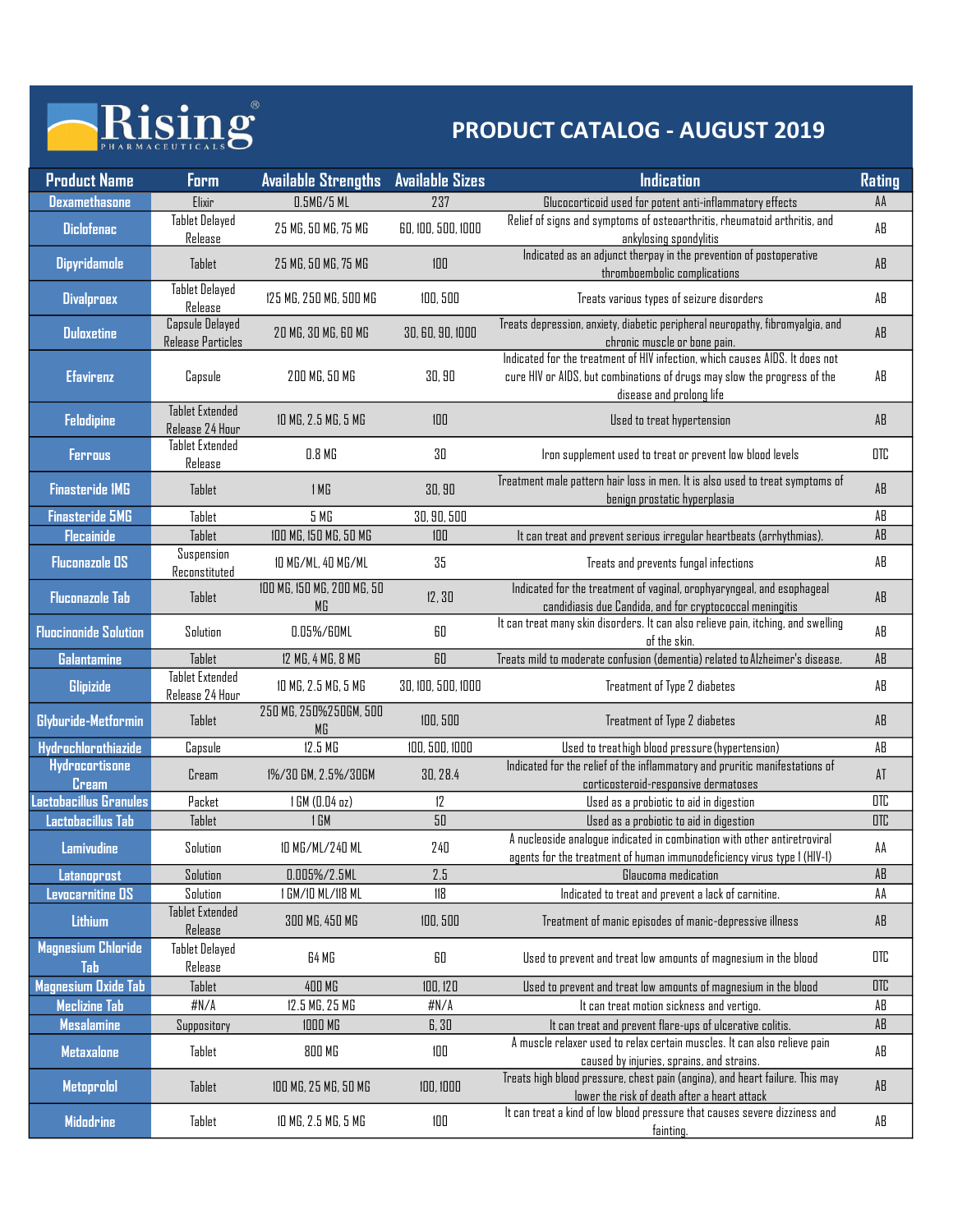## Rising

| Rising<br><b>PRODUCT CATALOG - AUGUST 2019</b> |                                                        |                                                                   |                        |                                                                                                                                                                                                                                                   |                     |
|------------------------------------------------|--------------------------------------------------------|-------------------------------------------------------------------|------------------------|---------------------------------------------------------------------------------------------------------------------------------------------------------------------------------------------------------------------------------------------------|---------------------|
|                                                |                                                        |                                                                   |                        |                                                                                                                                                                                                                                                   |                     |
| <b>Product Name</b>                            | Form                                                   | <b>Available Strengths</b>                                        | <b>Available Sizes</b> | <b>Indication</b>                                                                                                                                                                                                                                 | <b>Rating</b>       |
| <b>Mirtazapine</b><br><b>Mirtazapine ODT</b>   | Tablet<br><b>Tablet Disintegrating</b>                 | 15 MG, 30 MG, 45 MG, 7.5 MG<br>15 MG, 30 MG, 45 MG                | 30,500<br>30           | Treats depression, anxiety                                                                                                                                                                                                                        | AB<br>AB            |
| <b>Modafinil</b>                               | Tablet                                                 | 100 MG, 200 MG                                                    | 30, 90                 | Treatment of depression including relapse prevention<br>Treats narcolepsy, sleep apnea, and shift work sleep disorder                                                                                                                             | AB                  |
| Montelukast Chew Tab                           | <b>Tablet Chewable</b>                                 | 4 MG, 5 MG                                                        | 30, 90                 | Anti-Inflammatory treats allergies and helps prevent asthma attacks                                                                                                                                                                               | AB                  |
| <b>Moxifloxacin</b>                            | Tablet                                                 | 400 MG                                                            | 30                     | An antibiotic used for the treatment of certain infections, such as acute<br>worsening of chronic bronchitis; pneumonia; and skin, abdominal, and acute<br>sinus infections.                                                                      | AB                  |
| Neomycin-Polymyxin-<br><b>HC</b>               | <b>Otic Suspension</b>                                 | 3.5 MG/ML                                                         | 10                     | Sterile antibacterial and anti-inflammatory solution for otic use                                                                                                                                                                                 | AB                  |
| <b>Ofloxacin</b>                               | Solution                                               | $0.3\%/10$ ML/ 5 ML,<br>0.3%/5ML/10 ML                            | 5,10                   | It can treat infections, including middle ear infections and "swimmer's ear."                                                                                                                                                                     | AT                  |
| <b>Omeprazole</b>                              | Capsule Delayed<br>Release                             | IO MG, 20 MG, 40 MG                                               | 30, 90, 100, 1000      | Treats heartburn, a damaged esophagus, stomach ulcers, and<br>gastroesophageal reflux disease (GERD).                                                                                                                                             | AB                  |
| <b>Ondansetron</b>                             | <b>Tablet</b>                                          | 4 MG, 8 MG                                                        | 30                     | Prevention of nausea and vomiting associated with highly emetogenic cancer<br>chemotherapy                                                                                                                                                        | AB                  |
| <b>Ondansetron ODT</b>                         | <b>Tablet Disintegrating</b><br><b>Tablet Extended</b> | 4 MG, 8 MG                                                        | 30                     | Prevention of nausea and vomiting associated with highly emetogenic cancer<br>chemotherapy                                                                                                                                                        | AB                  |
| <b>Oxybutynin ER Tab</b>                       | Release 24 Hour                                        | ID MG, IS MG, 5 MG                                                | $100\,$                | Indicated in the treatment of overactive bladder.                                                                                                                                                                                                 | $\mathsf{AB}$       |
| <b>Oxybutynin Tab</b>                          | Tablet                                                 | 5M <sub>0</sub>                                                   | 100, 500, 1000         | Indicated in the treatment of overactive bladder.                                                                                                                                                                                                 | AB                  |
| <b>Penicillin</b><br><b>Pioglitazone</b>       | Tablet                                                 | 250 MG, 500 MG                                                    | 100, 500, 1000         | Antibiotic used to treat certain infections caused by bacteria such as<br>pneumonia, scarlet fever, and ear, skin, and throat infections.                                                                                                         | AB                  |
| Metformin Tab                                  | Tablet                                                 | 50 MG, 500 MG, 850 MG                                             | 60,180                 | Treats type 2 diabetes by helping to control blood sugar.                                                                                                                                                                                         | AB                  |
| Pioglitazone Tab                               | Tablet                                                 | 15 MG, 30 MG, 45 MG                                               | 30, 90, 500            | It can treat type 2 diabetes.                                                                                                                                                                                                                     | AB                  |
| Pramipexole                                    | Tablet                                                 | 0.25 MG, 0.5 MG, 0.75 MG, 1<br>MG, 1.5 MG, 45 MG                  | 90                     | Used to treat symptoms of Parkinson's disease, such as stiffness, tremors,<br>muscle spasms, and poor muscle control.                                                                                                                             | AB                  |
| Pregabalin                                     | Capsule                                                | 100 MG, 150 MG, 200 MG,<br>225 MG, 25 MG, 300 MG, 50<br>MG, 75 MG | 90, 1000               | It can treat nerve and muscle pain, including fibromyalgia. It can also treat<br>seizures.                                                                                                                                                        | AB                  |
| <b>Probiotic Cap</b>                           | Capsule                                                | 230 MG, 375 MG                                                    | 30                     | Used as a probiotic to aid in digestion                                                                                                                                                                                                           | OTC                 |
| <b>Probiotic Tab</b>                           | Tablet                                                 | 15 MG                                                             | $100\,$                | Used as a probiotic to aid in digestion                                                                                                                                                                                                           | OTC                 |
| Pyridostigmine                                 | Tablet Extended<br>Release                             | 180 MG                                                            | 30                     | Treatment of myasthenia gravis                                                                                                                                                                                                                    | AB                  |
| Ramipril<br><b>Repaglinide</b>                 | Capsule<br>Tablet                                      | 1.25 MG, 10 MG, 2.5 MG, 5 MG<br>0.5 MG, 1 MG, 2 MG                | 30, 100, 500<br>100    | An angiotensin-converting enzyme inhibitor used to treat high blood pressure<br>and congestive heart failure.<br>Treats type 2 diabetes by helping to control blood sugar.                                                                        | $\mathsf{AB}$<br>AB |
| Rizatriptan                                    | Tablet                                                 | 10 MG, 5 MG                                                       | 12,18                  | Treats migraine headaches                                                                                                                                                                                                                         | AB                  |
| <b>Rizatriptan ODT</b>                         | Tablet Disintegrating                                  | 10 MG, 5 MG                                                       | 18                     | Treats migraine headaches                                                                                                                                                                                                                         | AB                  |
| <b>Rosuvastatin</b>                            | Tablet                                                 | 10 MG, 20 MG, 40 MG, 5 MG                                         | 30, 90, 500, 1000      | Used to combat high cholesterol and triglyceride levels                                                                                                                                                                                           | $\mathsf{AB}$       |
| <b>Sertraline</b>                              | Concentrate                                            | 20 MG/ML                                                          | 60                     | A Selective Serotonin Reuptake Inhibitor (SSRI) use to treat depression,<br>obsessive-compulsive disorder (OCD), posttraumatic stress disorder (PTSD),<br>premenstrual dysphoric disorder (PMDD), social anxiety disorder, and panic<br>disorder. | AA                  |
| <b>Sodium Bicarbonate</b><br>Tab               | Tablet                                                 | 650 MG                                                            | $1000$                 | Relieves acid indigestion, heartburn, sour stomach and upset stomach                                                                                                                                                                              | OTC                 |
| Soidum Fluoride<br><b>Cream</b>                | Cream                                                  | 1.1%/51GM                                                         | 51                     | A dental caries preventive                                                                                                                                                                                                                        | Not Rated           |
| Soidum Fluoride Gel                            | Gel                                                    | 1.1%/56GM                                                         | 56                     | A dental caries preventive                                                                                                                                                                                                                        | Not Rated           |
| Sulfamethoxazole-<br><b>Trimethoprim</b>       | Tablet                                                 | 160 MG, 80 MG                                                     | 100,500                | It can treat and prevent infections                                                                                                                                                                                                               | AB                  |
|                                                | Capsule                                                | 0.4 M                                                             | 100,500                | Used to treat an enlarged prostate                                                                                                                                                                                                                | AB                  |